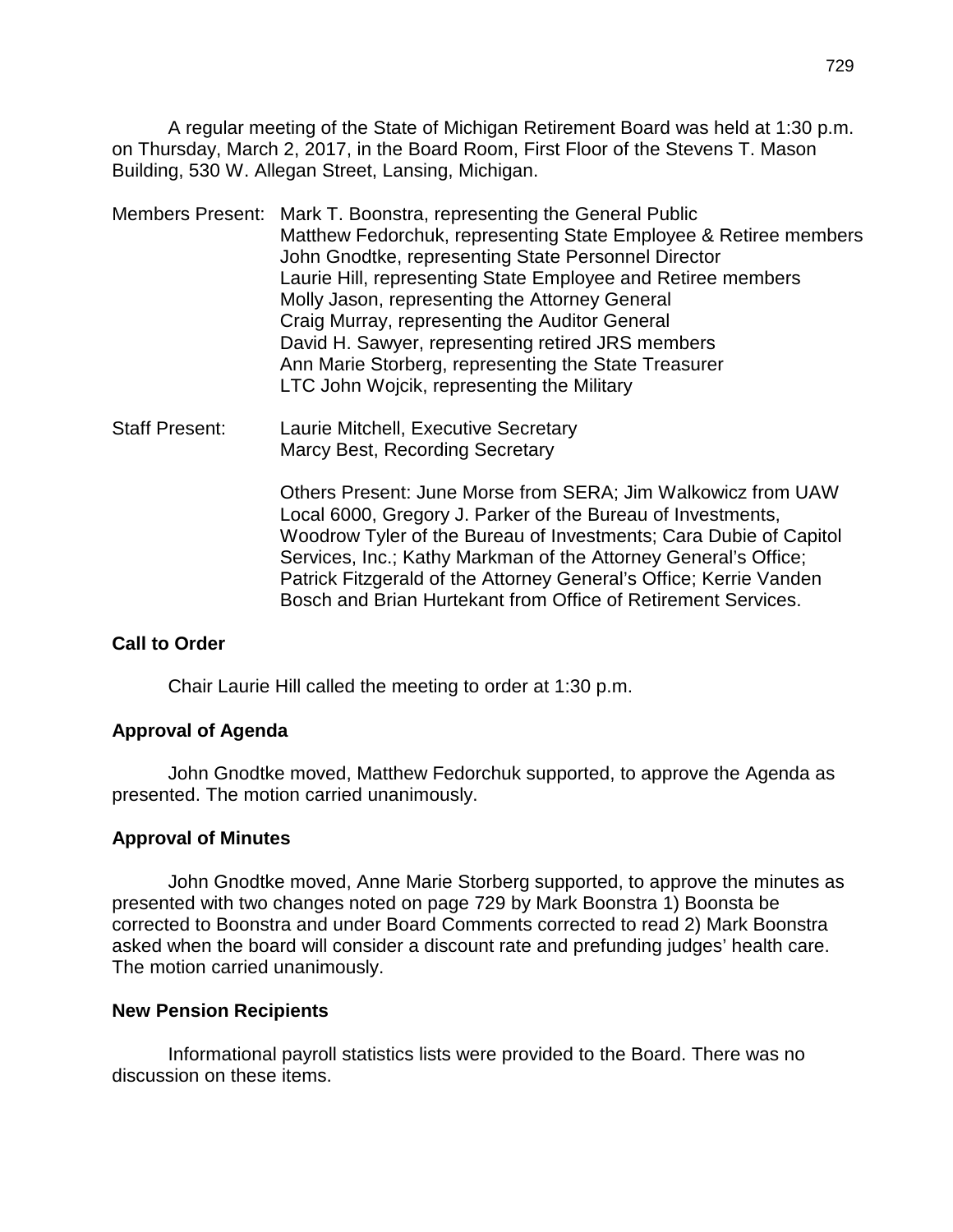#### **Special Reports**

Gregory J. Parker, Director of Investments – Public Markets of the Bureau of Investments in the Department of Treasury, presented the Annual Investment Report to Board members and answered questions.

#### **New Business**

Kerrie Vanden Bosch, Director of Office of Retirement Services, presented the report on Lowering the Assumed Rate of Investment Return for the State of Michigan Retirement Systems to the Board members and answered questions.

The board discussed lowering the assumed rate of investment return.

Craig Murray moved, John Gnodtke supported that the Board based on the information provided by Office of Retirement Services and our actuary that we adopt the 7.5% AROR for the State Employees' Retirement System and the Military Retirement Provision's beginning with September 30, 2016 and following pension and other postemployment benefit actuary valuations, and for the Judges Retirement System beginning with September 30, 2017 and following pension and other post-employment benefit actuary valuations.

Mark Boonstra presented his thoughts.

I may be prepared to vote for this proposal (to reduce the rate from 8% to 7.5%), although I want to hear the discussion today, but I have the following comments:

- It's a step in the right direction; hence my support.
- But I don't think it is where we ultimately need to be; I think it needs to be lower. And it concerns me that, absent a supplemental appropriation in the coming year, it's won't even take effect for SERS and the military for another 1  $\frac{1}{2}$  years.
- As I have noted in the past, economists as opposed to actuaries generally believe that pension plans typically are using a rate that's too high, and that they believe the rate should reflect not an assumed or expected rate of return, but rather a rate that reflects the certainty of the pension plan's obligations.
- My understanding is and have also communicated previously, that the SOM, when negotiating a discount rate with the pension funds of the City of Detroit in connection with the City's recent bankruptcy, agreed to a rate of 6.75% (and economists would argue for an even lower rate).
- My understanding is that since the plans were closed in 1997, they have employed a rate of 8%, and during the same time period the funding ratios have dropped from nearly fully funded (if not more than fully funded – JRS) to 64% for SERS, which is a significant decline that demonstrates that the rate was not responsive to what was happening in the market, and proved to be considerably too aggressive.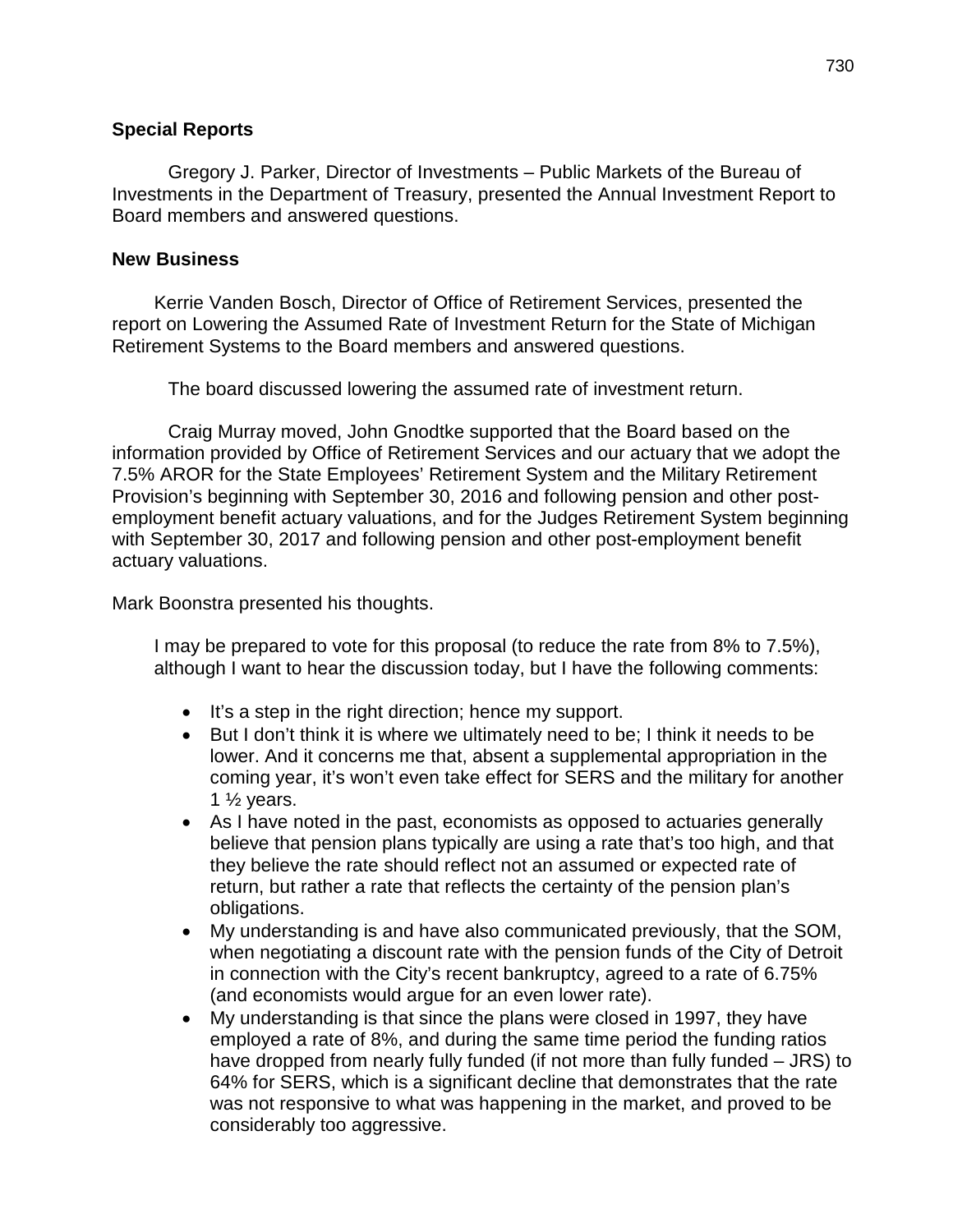- Because we have (over the years) in my perspective dug ourselves into a hole, that means to me, that the rate we employ should do more than meet the expected return on investment, but should begin gradually, to dig us out of the hole we're now in. That is, we should do more than simply stay afloat at our current funding level, but should instead begin working our way back to a level of full funding over time.
- I fully appreciate the political pressures that are inherent in a reduction of the discount rate – because it means that additional monies will have to be paid in today, and be budgeted for by the legislature and administration.
- It seems to me that those political pressures are primarily the concerns of the politicians, not of this Board.
- It seems to me that our job today is complicated by the fact that DTMB has already approved the proposed rate of 7.5%. So, we either agree to that, or we send everyone back to the drawing table.
- I take little comfort from the fact that the "median" discount rate (of public pension plans) is currently 7.55%. Many public pension plans e.g., Illinois like David mentioned and California are in far worse shape than we are. So, I'm afraid that the median is skewed by the worse and in some cases the horrible experience of other states, and without more information, I don't know that the "median" itself be a good comparator.
- All of that being said, I appreciate, as I said at the outset, that a reduction to 7.5% is a step in the right direction. I hope that the legislature and the administration will in fact provide a supplemental appropriation for this coming fiscal year, so that it can effectively be implemented this year.
- And, lastly, I take ORS at its word that the intent is to reduce the rate even farther in future years, and I would encourage us to continue to look to do so.

The motion carried unanimously.

Nominating committee selection for officer elections.

Craig Murray and Ann Marie Storberg volunteered to be on the committee.

Resolution for Board Consideration and Approval

Mark Boonstra moved, David Sawyer supported that the Board adopt the Resolution honoring Robert Brackenbury as presented. The motion carried unanimously

### **Old Business**

Laurie Mitchell advised that beginning in fiscal year 2017 (10/1/17), assuming that the legislative proposal that is included in the Governor's budget is approved, we will begin to prefund the judges' retiree healthcare.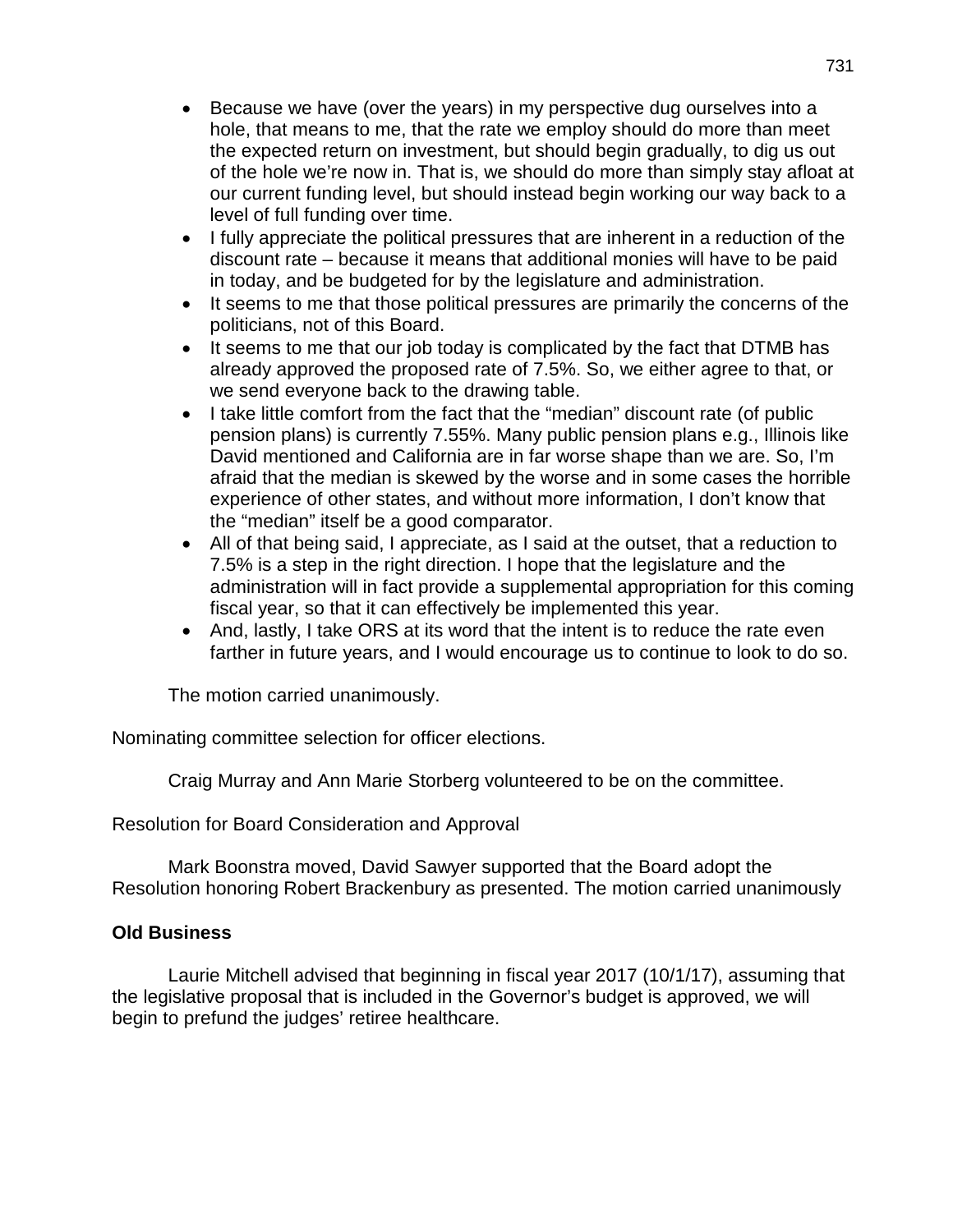### **Administrative Hearings**

### Proposal for Decision – Docket 2016-008308-ORS

The Board considered the case material. John Gnodtke moved, John Wojcik supported, with the correction on page 3 of the PFD that the Petitioner's date of birth is April 7, 1973 that the Board adopt as its own the recommendations of the Presiding Officer in the December 5, 2016 Proposal for Decision, including the proposed Findings of Fact and Conclusions of Law, and deny Petitioner's application for duty disability retirement under MCL 38.21 and MCL 38.67a. The motion carried unanimously.

### Proposal for Decision – Docket 2016-009555-ORS

The Board considered the case materials. John Gnodtke moved, Ann Marie Storberg supported, that the Board adopt as its own the recommendations of the Presiding Officer in the November 23, 2016 Proposal for Decision, including the proposed Findings of Fact and Conclusions of Law, and deny Petitioner's application for non-duty disability retirement under MCL 38.24. The motion carried.

## Proposal for Decision – Docket 2016-008848-ORS

The Board considered the case materials. John Gnodtke moved, John Wojcik supported, with a correction in the PFD of the Petitioner's place of employment changed to Michigan State Police, that the Board adopt as its own the recommendations of the Presiding Officer in the December 19, 2016 Proposal for Decision, including the proposed Findings of Fact and Conclusions of Law, and deny Petitioner's application for non-duty disability retirement under MCL 38.24. The motion carried unanimously.

## **Legislative Report**

A report was provided for the Board's information.

## **Executive Secretary Comments**

Laurie Mitchell thanked the Board for their valuable input on the AROR.

### **Board Comments**

No board comments.

## **Public Comments**

No public comments